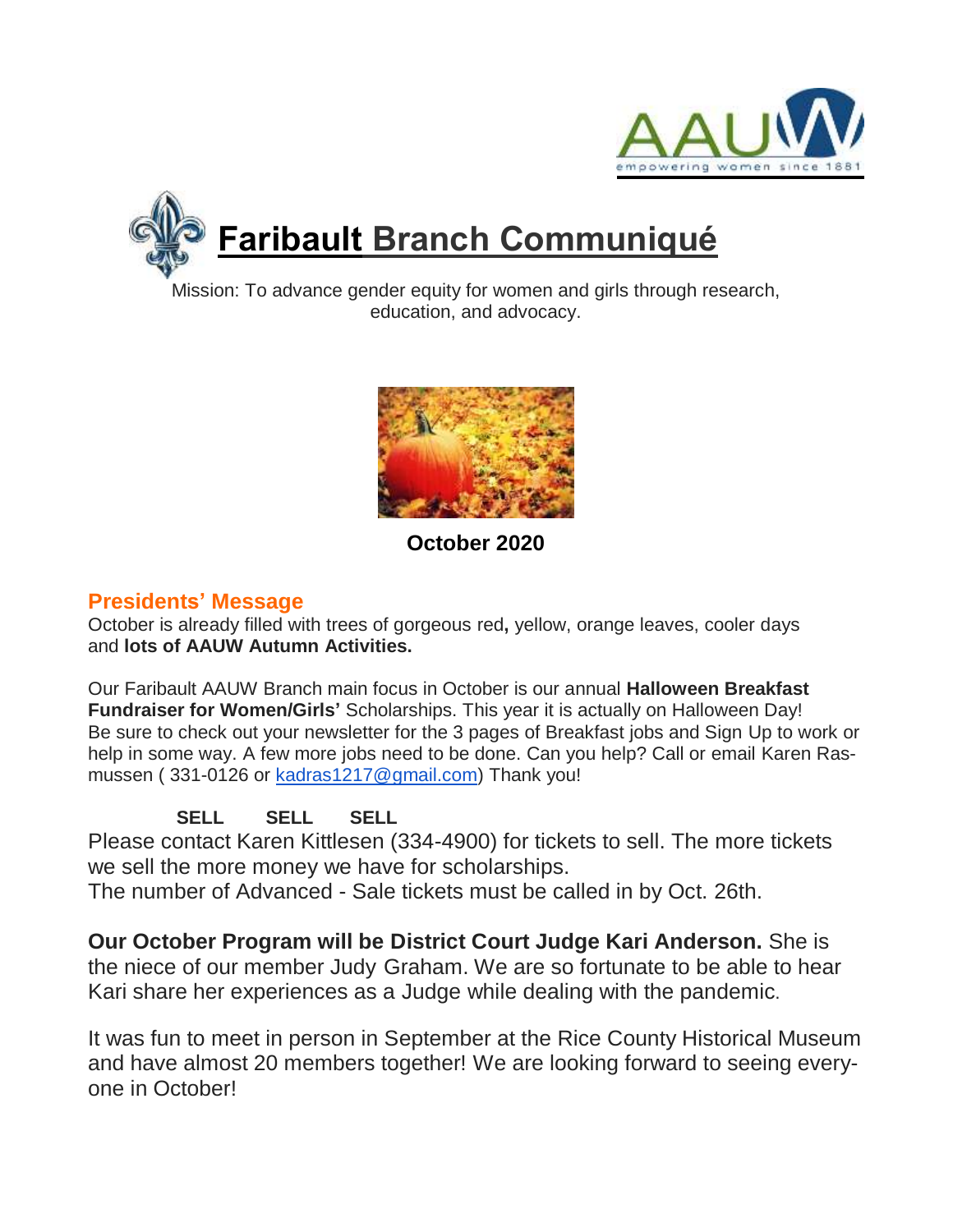**Reminder**: Tell your friends about the Halloween breakfast. Get your costume together to wear at the Breakfast.

*Submitted by Co-Presidents Kathy Larson & Pat Rice*

## **Halloween Breakfast Instructions and Sign-up Sheets**



#### OMELET BREAKFAST $\sim$ SCHOLARSHIP BENEFIT Sunday, Oct. 31st 8 am – 12:30 PM

We are including the Work Schedule for this year's Omelet Breakfast ~ Scholarship Benefit. There are still many opportunities to help make this breakfast a big money-maker! We would like to award more scholarships this year so let's make this year the BEST ever!

- $\triangleright$  Please see where you can help and call Karen Rasmussen (507-412-1011~ cell/text, or 331-0126~home, or email [kadras1217@gmail.com\)](https://d.docs.live.net/ce6dd0c55ddad896/Documents/AAUW/kadras1217@gmail.com) or call Kathy Larson (332-2525) or Karen Kittlesen (334-4900).
- Exmember to call Kathy Larson (332-2525) with presale numbers by October 25<sup>th</sup> or bring number of and money for your presales to the meeting October 25<sup>th</sup>.
- $\triangleright$  If you didn't get any tickets or need more, give Karen K. (334-4900) a call.
- $\triangleright$  We have extended the ending of the Breakfast to 12:30 so those that get out late from church can still come. The Vikings game on the 31<sup>st</sup> is at 7:20 pm.
- $\triangleright$  We won't be able to set up the day before as there is a wedding at the Legion on the 30<sup>th</sup>. So, more help that morning will be needed.
- $\triangleright$  A Thrivent Impact Card is being requested by Judy Graham. If we can score like last time, we hope to be able to order 300 muffins delivered from Hy-Vee for the \$250. This year we'll have an assortment of muffins: Pumpkin, Chocolate Chip, Apple Cinnamon and Blueberry. (Needs to be confirmed with Hy-Vee.)
- Menu: Made-to-Order Omelet with choice of Meats and Vegetables, Breakfast Potatoes, Cheese Sauce, Muffins, Milk, Juice, Coffee
- $\triangleright$  Advanced tickets can also be purchased until October 25<sup>th</sup> at the American Legion or AAUW members. The absolute last day for presales is October 25<sup>th</sup>.
- Presale: Adult--\$11.00 Children (9 & under) -- \$6.00
- At the Door: Adult--\$12.00 Children (9 & under) --\$6.00
- **PLEASE WEAR A COSTUME OR SOMETHING HALLOWEENY!**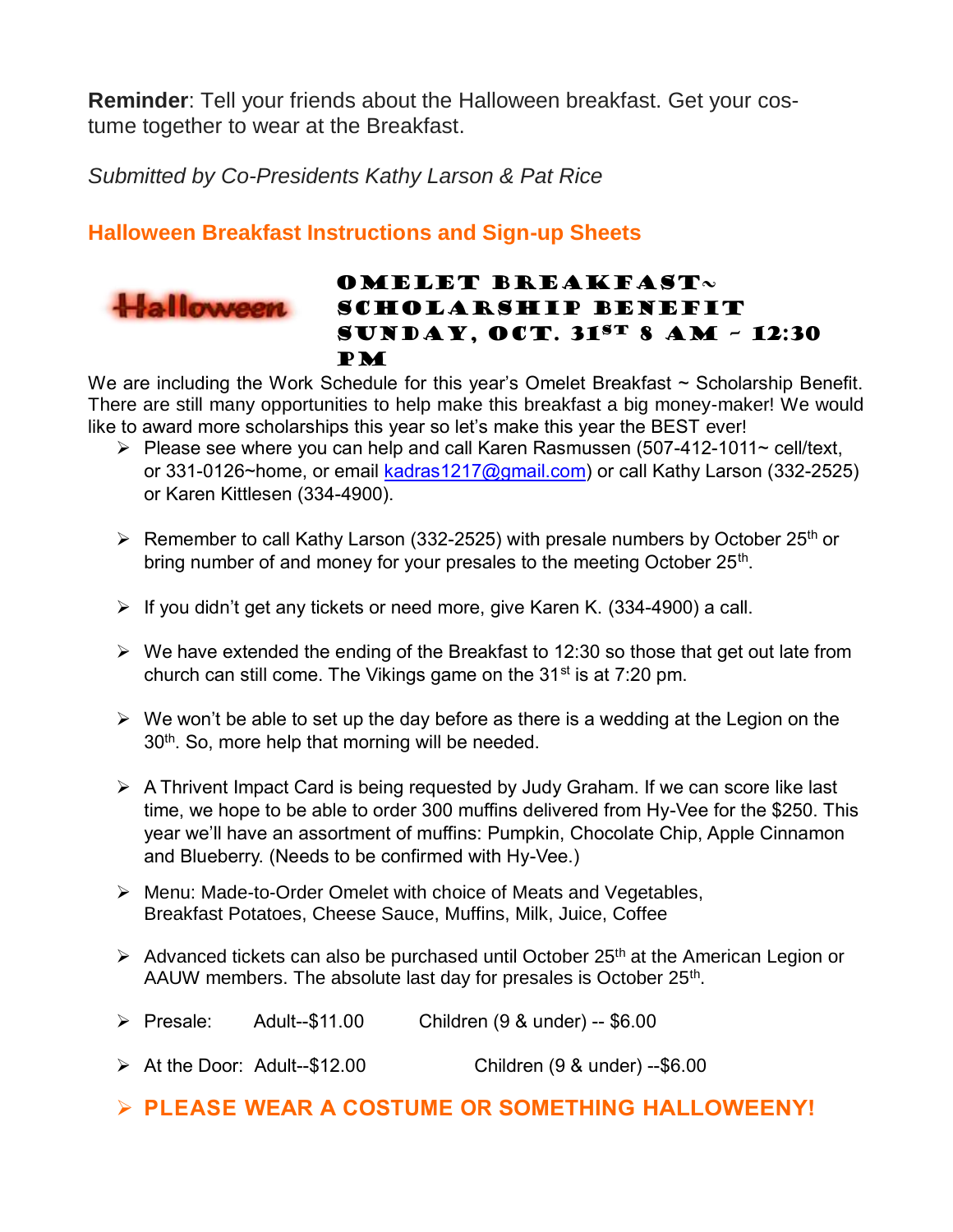#### **Note: The Sign-up Sheets are Attached to this email.** *Kathy Larson, Karen Rasmussen, and Karen Kittlesen*



## **Book Club**

Book Club met on the third Thursday of September, our new time. We discussed the book, *The Giver of Stars* by Jojo Moyes. The story is a fictionalized version of the Kentucky Pack Horse Librarians during the de-

pression The AAUW era. 5 remarkable women journey through the mountains to deliver books encountering several obstacles. We all liked the book!



October's book is, *All Hell Broke Loose: Experiences of Young People During the Armistice Day 1940 Blizzard* by William H. Hull. We will meet Thursday, October 21 at **3pm** (instead of 2pm this one time).  *Submitted by Barb Dubbels*



#### **Treasurer's Report**

Our checking account as of 10/1, has a balance of \$4865.41. That includes a generous "basket" collection of \$51.00 from our first meeting held in Septem-

ber. Thanks ladies! *Submitted by JoEllen Schultz*



#### **Program**

Judge Karie Anderson will be our October speaker. She was appointed a Third District judge on March 20, 2020 by Gov. Tim Walz to fill out the term of Judge John Cajacob, who retired. Anderson will need to run for election in 2023 to retain her judgeship. She works in the Rice County Courthouse. Anderson, of Waseca, is a graduate of J.D. William Mitchell School of Law. She earned her undergraduate degree from Minnesota State University, Man-

kato. Prior to her judgeship appointment, she worked for the firm of Patton, Hoversten & Berg, practicing in the areas of Family Law, Criminal Defense and Civil Ligation. She had also served as a referee for Waseca County Conciliation Court and as a defense counsel for Steele-Waseca County Drug Court.

Judge Anderson will speak on the role of the judge in the criminal justice system and how a judges keep their position. Anderson is the niece of Faribault AAUW member Judy Graham.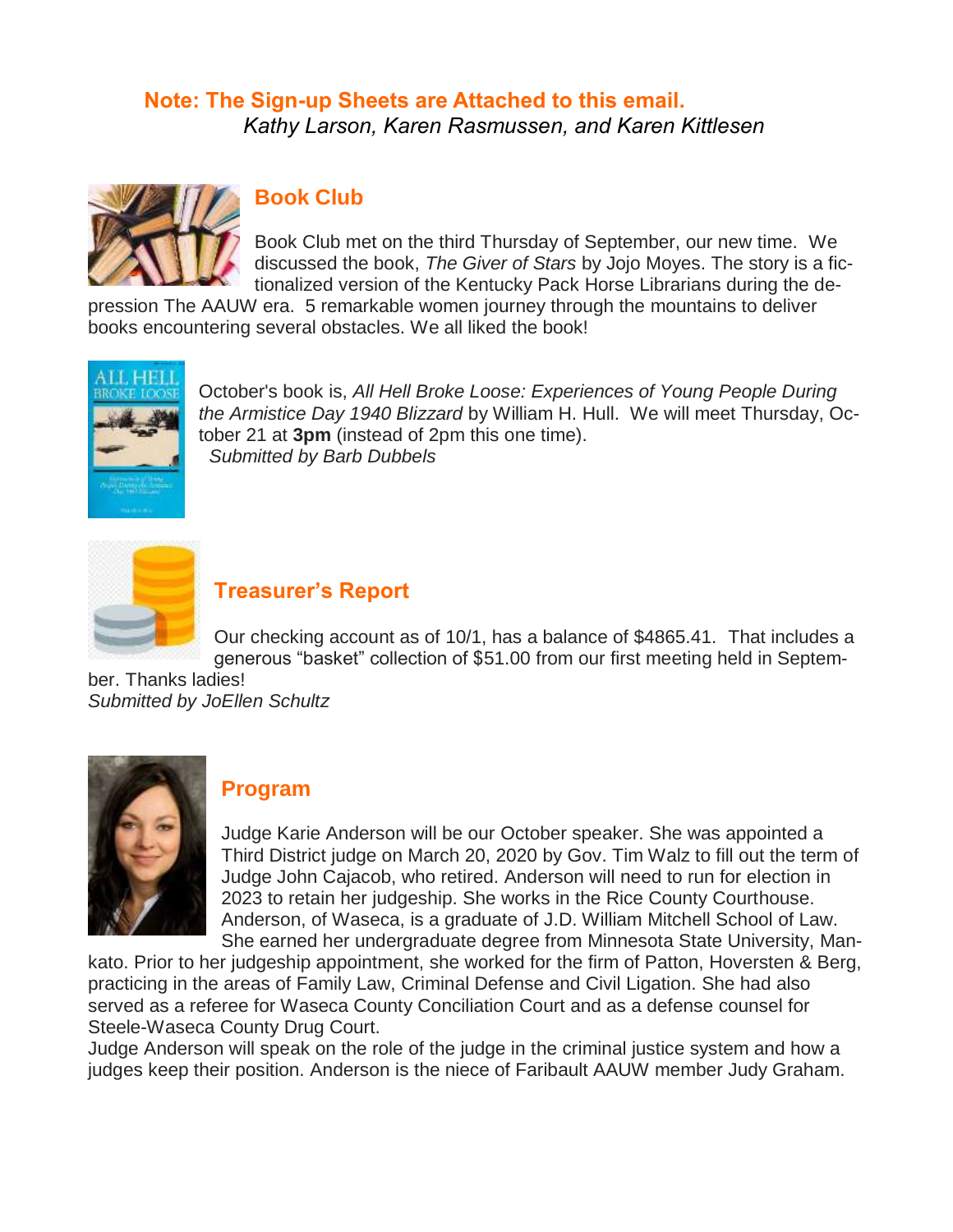

## **Secretary's Report**

**May 24, 2021:** The spring picnic for AAUW was held May 24, 2021 at 5:00 pm. We met at Shelter 2 in North Alexander Park. Everyone brought their

own food and several members provided desserts and coffee.

President Pauline Schreiber called the meeting to order. Jo Ellen Schultz volunteered to be the new Treasurer. There was a motion to suspend the bylaws with Barb Dubbels making the motion and seconded by Julie Olson.

Co-presidents for I year will be Pat Rice and Kathy Larson. A motion was made by Diane Hagen and seconded by Judy Graham.

Funds vice president will be Liz Hartman. A motion was made by Pat Rice and seconded by Gloria Carter.

Kathy Larson will continue as membership vice President as well as Sue Willcutt will be public policy vice president.

Kathy Larson reported on the Halloween Breakfast on October 31, 2021. Karen Rasmussen will also help.

Mary Osborne reported that the AAUW Sportswoman of the year was presented to a very deserving candidate, Kylie Petricka at the Faribault High School Awards evening. She was given a \$250 scholarship.

Pat Rice spoke about the book sale. No date has been set.

Pauline Schreiber gave beautiful flowers to the officers for their hard work this past covid year.

*Respectfully submitted, Pat Umbreit, secretary of the month*

#### **September 27, 2021 Branch Meeting, Secretary's Report**

Then September meeting of AAUW was held on September 21, 2021 at the Rice County Historical Society.

Co-presidents Kathy Larson and Pat Rice presented Pauline Schrieber with gifts for her outstanding leadership through the pandemic. Kathy Larson read a poem she wrote for Pauline.

The secretary's report was approved. The Treasurer's report from 7-1-2020 through 6-30- 2021 was presented to the members. We have a total of \$4814.37 in checking. Savings and checking have been combined.